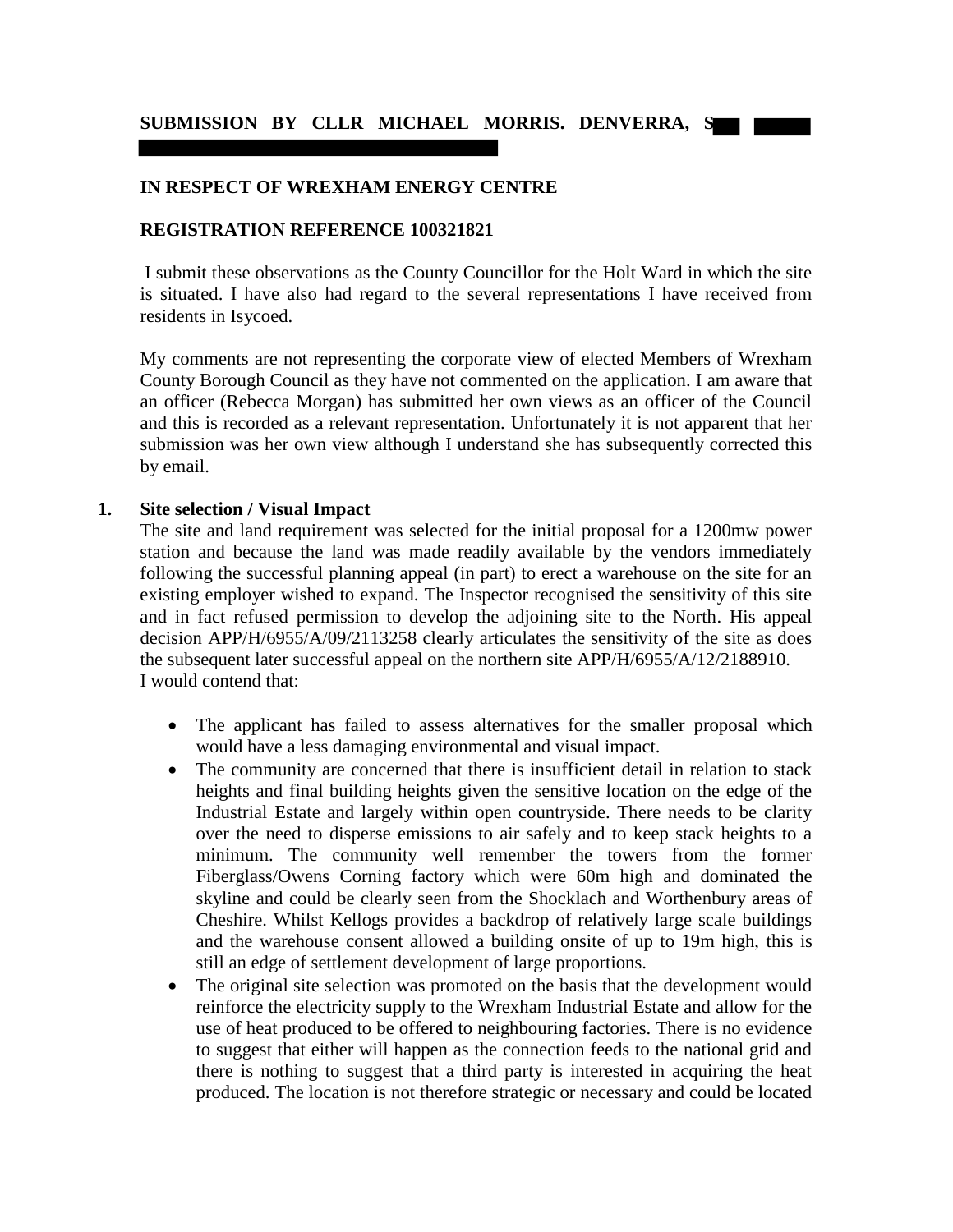anywhere less sensitive. As this was the main thrust of the applicant's original submission consideration should be given to conditioning these factors in the event of a successful development consent order.

- The location of residential properties 230m to the West and up to 400m to the East and the direct effect on them is of concern
- In undertaking any future site visits I would respectfully ask that the views from the B5130 to the site from Hillview to the Ridleywood Road junction as well as the relationship of the properties situated on Bryn Lane (nos 2, 4  $\&$  6) and the avenue of trees protected by order to the northern boundary of the site are considered.

# **2. Relationship with gas and electricity connections**

We are informed that the electricity connection is now to be underground to Legacy and that this has been confirmed in a connection offer from the energy providers.

As the planning process is protracted, the applicant should demonstrate that this offer will be valid and extended to cover the planning decision and if successful, the subsequent development phase. There was a lot of local objection to the possibility of increased or enhanced pylons crossing the countryside and the community will require reassurance on this point.

The separate application for the gas connection is a matter, in law, for the local planning authority to determine. It is however material to the power station proposal in terms of gauging the environmental impact. It follows that without the power station there would be no need for the gas pipeline. There is recognition of the link between the two applications by the Examining Inspector given the intention to visit the Maelor Gas Works site on  $27<sup>th</sup>$  September.

The applicant should be asked to justify why they did not consider a site nearer to the Maelor Gas Works to minimise the environmental impact of a 3km pipeline. It is not really good enough to say that land was not available without demonstrating what effort they have made to identify such as site, particularly as the land requirement for the smaller power station is much reduced.

### **3. Noise and air quality**

Historically there have been issues with both air quality and noise emanating from the Industrial Estate which, because of prevailing winds, affects properties to the East of the site. Cumulatively problems already exist.

Attribution is difficult given the diverse nature of the industries located there but there is evidence of "creeping" background noise levels particularly noticeable at night and at weekends when vehicular movement is considerably less. Similarly